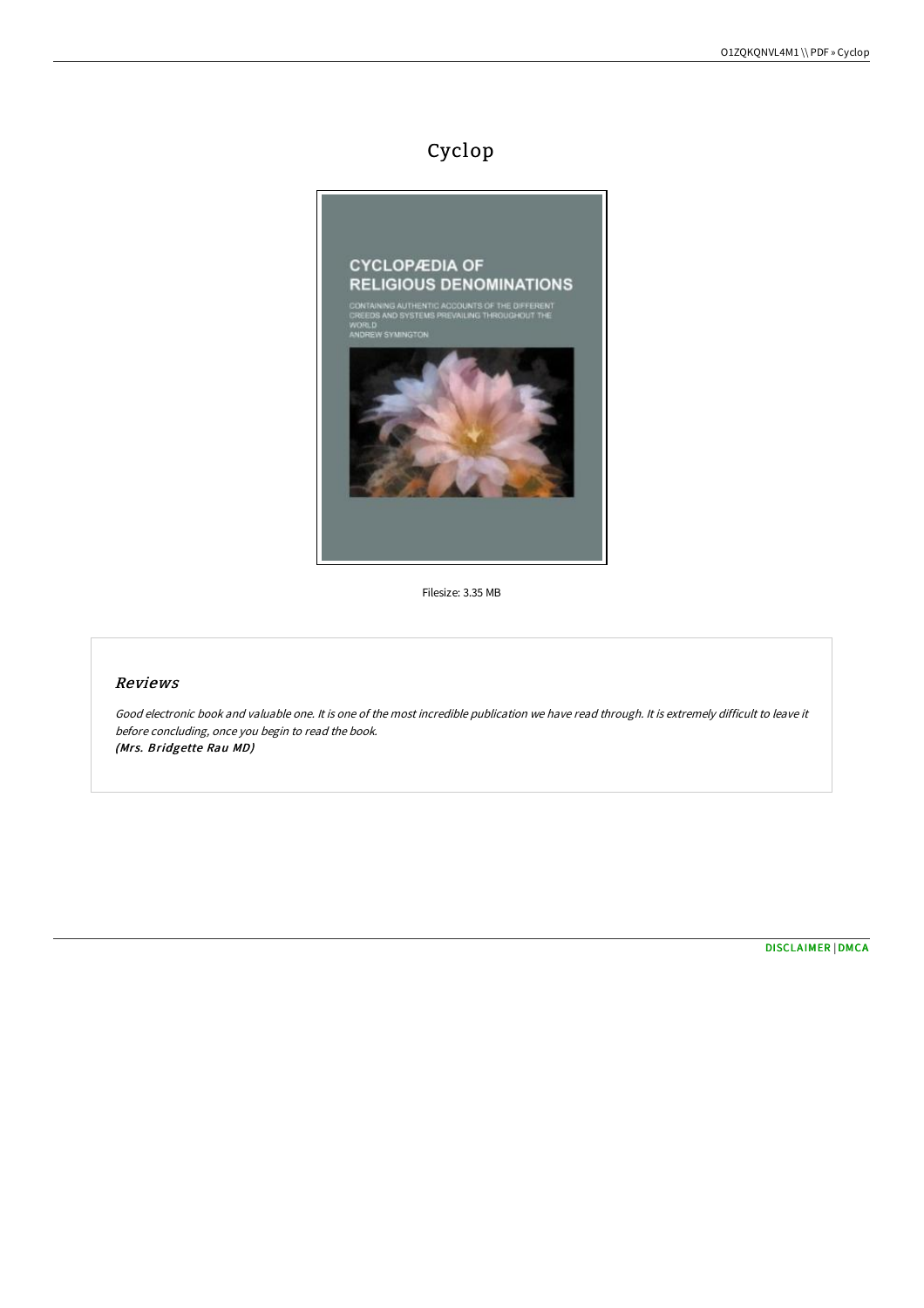#### **CYCLOP**



To get Cyclop eBook, remember to follow the web link under and download the ebook or gain access to additional information that are relevant to CYCLOP ebook.

RareBooksClub. Paperback. Book Condition: New. This item is printed on demand. Paperback. 250 pages. Dimensions: 9.7in. x 7.4in. x 0.5in.This historic book may have numerous typos and missing text. Purchasers can download a free scanned copy of the original book (without typos) from the publisher. Not indexed. Not illustrated. 1853 Excerpt: . . . prayers and ministrations the best of the laity were greatly blessed and edified, and often felt themselves on the eve of adopting the old thanksgiving of Ezra, -- And now for a little space grace hath been shewed from the Lord our God, to leave us a remnant to escape, and to give us a nail in his holy place, that our God may lighten our eyes, and give us a little reviving in our bondage. f The swatches which Mr. Wilson of Perth gives of many of the ministers are truly mournful, proving that the majority were reckless of principle, the mere abettors of a supple policy, and the haters of evangelical truth, while many were by no means either consistent in their conduct or exemplary in their lives. Not only, as we have seen, did they refuse any dissent against their ecclesiastical proceedings, but they even ventured to interfere with the freedom of the pulpit, and the sermon of Mr. Erskine was selected for the experiment. Mr. Erskine, as moderator of the previous Synod, preached in Perth, at the opening of the Synod of Stirling andPerth, 10th Oct. 1732. His text wasPsalmcxviii. 22: -- The stone which the builders refused is become the head stone of the corner. The sermon was a noble protest against prevalent defection and error--a bold and magnanimous appeal for the rights of the Christian people, and the purity and freedom of the Christian pulpits. The majority of the Synod...

Read [Cyclop](http://www.bookdirs.com/cyclop.html) Online  $\mathbf{m}$ [Download](http://www.bookdirs.com/cyclop.html) PDF Cyclop